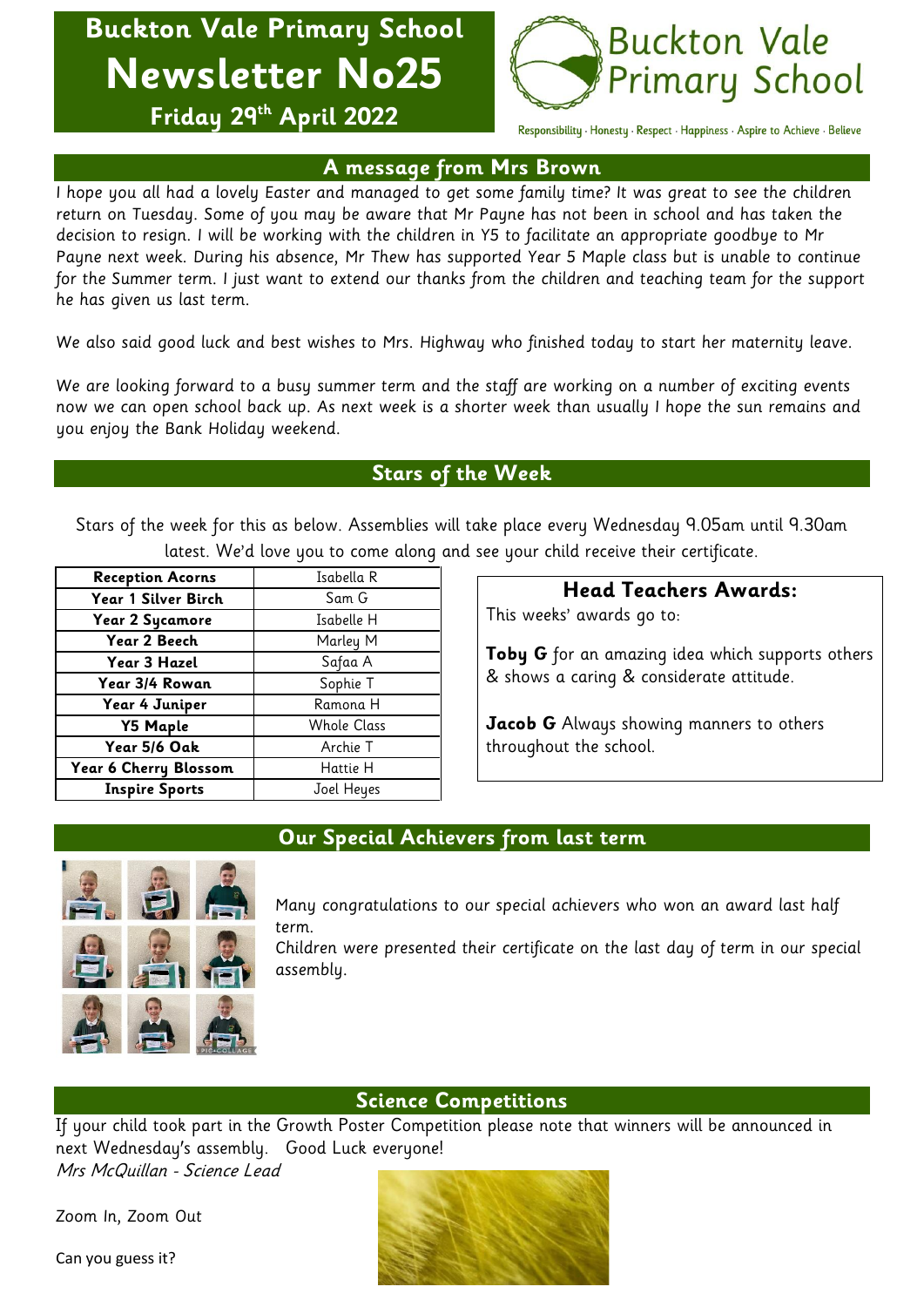Some feathers are brightly coloured for display, while others are duller to enable the bird to be camouflaged in its environment.

98 children entered the Zoom In, Zoom Out competition. Thank you for taking part. I enjoyed reading all of your fantastic ideas. Well done everyone!

Nobody guessed it correctly! It was feathers.

These children were very close in their answers of chick, fluff or fur:

Y1: Bella, Lexi, Elizabeth, Holly W and Joshua Y3: Joshua and Heidi

I will set up a new Zoom In, Zoom out competition soon. Will you guess correctly on the new one?

### **Mrs McQuillan – Science Lead**

#### **Looking ahead – Forthcoming Events**

**May** Thursday 5th May INSET DAY - School Closed Monday 9th May - 13th May Key Stage 2 SATS Friday 20th May Class Photos Friday 27th May School closes for half-term

Monday 2nd May Bank Holiday – School Closed Friday 27th May NON-UNIFORM Bottle Tombola prizes

#### **Before & after School Clubs**

This terms afterschool clubs and breakfast clubs are still available to book through Inspire Sports Coaching. Please use the links below to book. Please be remember that school is closed on Thursday 5<sup>th</sup> May for voting so no clubs will run on this day.

#### **Afterschool Clubs**

<https://inspire-sports-coaching.class4kids.co.uk/term/22> **Breakfast Clubs**

<https://inspire-sports-coaching.class4kids.co.uk/camp/24>

We will also continue to run the following clubs **(which are bookable via Eduspot)** for a contribution of £3 per session towards the cost. Mondays 3.15pm-4.15pm Sports Skills with Active Tameside (£3 per session) Thursday Mornings 8-8.50am Martial Arts Thursdays 3.15-4.15pm Netball Yr4, Yr5 & Yr6 Monday & Tuesdays Gardening Club will continue for those who are already booked on until May, then new sessions will be available up to July.

#### **In the Community**

Well done to the boys who held a cake stall in the village over the Easter Holidays. They raised a massive £310.50 to be split between the DEC and Cancer Research.

It was a huge success and everyone is very proud of them all.